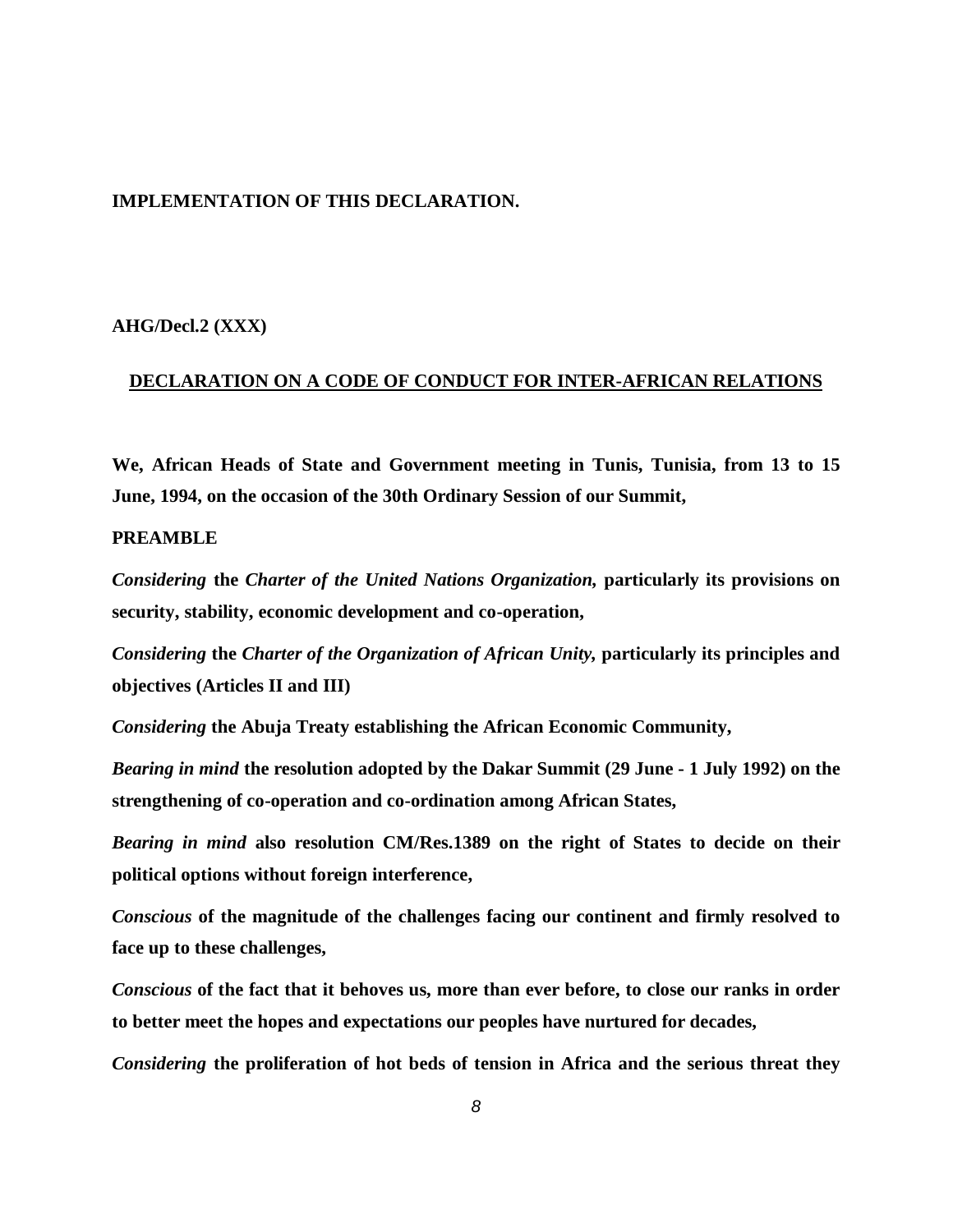**pose to the stability, independence and credibility as well as to the development of our States,**

*Determined* **to pursue the realization of the objectives set down in the resolution adopted by the Cairo Summit (June 1993) establishing the** *Mechanism for Conflict Prevention, Management and Resolution***,**

*Convinced* **of the imperative need to establish a code of conduct aimed at preventing tensions, divisions and confrontations,**

*Convinced* **of our duty to strengthen solidarity, consultation and co-operation among Member States, based on mutual respect and non-interference in internal affairs,**

*Aware* **of the need to assert human and moral values based on tolerance and the rejection of all forms of discrimination, injustice, extremism and terrorism,**

*Considering* **that fanaticism and extremism, whatever their nature, origin and form, especially fanaticism and extremism based on religion, politics and tribalism which are detrimental to the peace and security of the continent, are unacceptable,**

*Aware* **that every co-operation effort is doomed to failure in an environment devoid of stability, trust and security,**

*Aware* **also that the time has come to take our destiny into our own hands and to seek African solutions to the problems besetting our continent,**

*Recalling* **that the** *Charter of the United Nations Organization* **reaffirms the faith of the International Community in fundamental human rights, the dignity and sanctity of the human person, and in the equality of the rights of men and women, as well as of nations, big and small,**

*Recalling* **also that the** *Universal Declaration of Human Rights* **in its Article 29 stipulates that in the exercise of his rights and freedoms, everyone shall be subject only to such limitations as are determined by law solely for the purpose of securing due recognition and**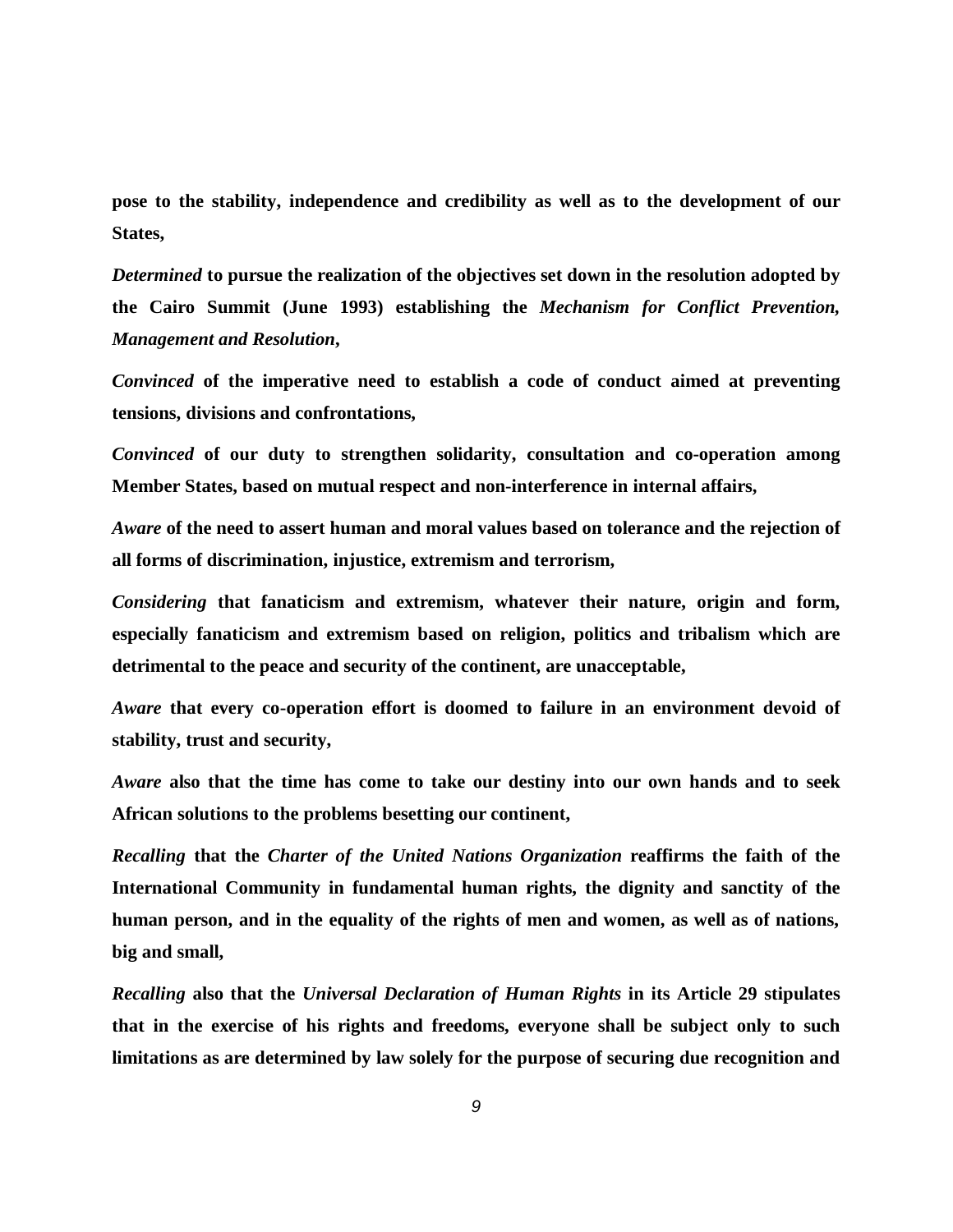**respect for the rights and freedoms of others and of meeting the just requirements of morality, public order and the general welfare in a democratic society,**

*Recognizing* **that the freedom of religious belief and its peaceful expression are a fundamental right of all human beings as enshrined in the** *Universal Declaration of Human Rights***, in the** *Declaration on the Elimination of all Forms of Intolerance and Discrimination Based on Religion or Conviction***, as well as in other instruments relating to human rights,**

*Recognizing* **further the threat posed by movements based on religious, political and tribal extremism,**

*Considering* **that extremism and terrorism under the pretext of sectarianism, tribalism, ethnicity or religion undermine the moral and human values of peoples, particularly fundamental freedoms and tolerance,** 

**In view of the aforementioned:**

**1. We are determined to intensify political consultations and expand co-operation in order to resolve economic, social, environmental, cultural and humanitarian problems. This common resolve and our growing independence will help overcome all kinds of mistrust, increase stability and build a united Africa;**

**2. We want Africa to be a source of peace, open to dialogue, co-operation and exchange with the rest of the world, and committed to the search for common responses to future challenges;**

**3. We fully support the United Nations Organization and the strengthening of its role in the promotion of peace, security and international justice. We reaffirm our commitment to the United Nations principles and objectives as set forth in the Charter and condemn any violation of these principles;**

**4. We reaffirm our deep conviction that friendly relations among our peoples as well as peace, justice, stability and democracy, call for the protection of ethnic, cultural, linguistic and religious identity of all our people including national minorities and the creation of**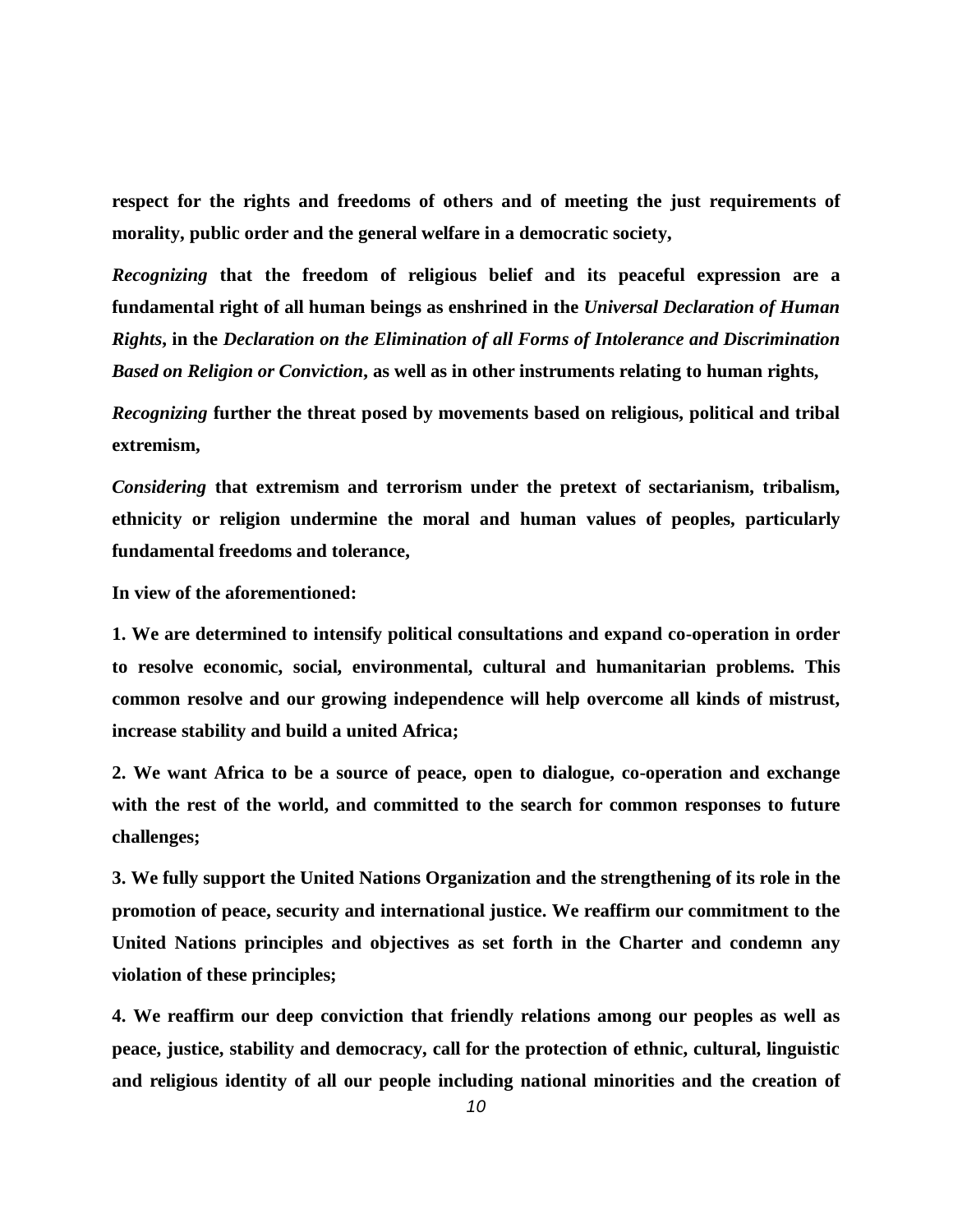**conditions conducive to the promotion of this identity;**

**5. We are determined to combat racial or ethnic hatred in all its ramifications as well as any form of discrimination and persecution against any individual on religious or ideological grounds;**

**6. We are resolved to develop and strengthen the amicable relations and cooperation existing among our States and to promote friendship among our peoples. The challenges facing us can be met only through concerted action, cooperation and solidarity;**

**7. Mindful of our obligations under the** *United Nations Charter* **and our commitments vis-avis** *the OAU Charter,* **we reiterate our determination to refrain from the use of force or the threat thereof, against the territorial integrity or political independence of any State, and from any other action inconsistent with the principles and objectives of these** *Charters.* **We reaffirm that the non-respect of the said obligations constitutes a violation of international law;**

**8. We believe that our relations, both at the bilateral and continent-wide levels should be backed by a new package of concrete security measures paving the way for enhanced transparency among all States. These measures would constitute a significant step towards increased stability and security in Africa;**

**9. We are determined to cooperate in the defence of the institution of our respective States against hegemony and all other activities carried out in violation of the independence, unity, sovereign equality or territorial integrity of Member States;**

**10. We unequivocally condemn as criminal all terrorist acts, methods and practises, and resolve to step up our cooperation in order to erase this blot on the security, stability and development of our countries, which poses as much threat to us as arms racketeering and drug peddling;**

**11. Conscious of the fact that the peaceful settlement of disputes constitutes an essential component of the duty devolving on States to refrain from the use of force or the threat**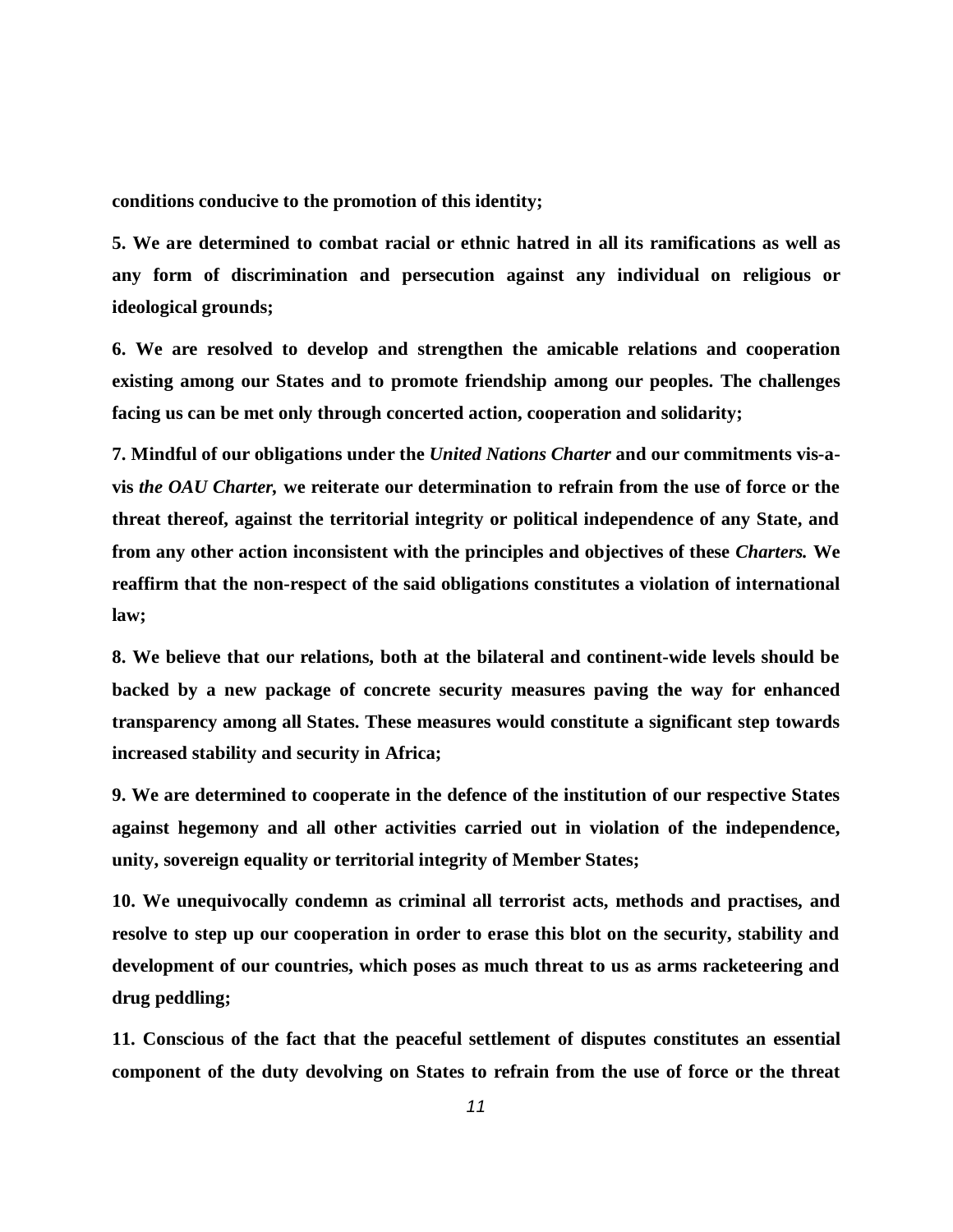**thereof or aggression – conditions essential for the maintenance and consolidation of international peace and security – we pledge ourselves to adopt effective measures aimed at preventing situations of emerging conflicts through political means, including regional initiatives and to seize the Conflict Prevention, Management and Resolution Mechanism thereof, thereby paving the way for the peaceful settlement of any disputes that could erupt. In this connection, we commit ourselves to seeking new forms of cooperation especially in regard to exploring a range of methods applicable to the peaceful settlement of conflicts. We emphasize, in this regard, that every possible advantage should be taken of the opportunity provided by the Mechanism as defined in the Cairo Declaration AHG/Dec. 13 (XXIX) of 30 June 1993;**

**12. We are deeply concerned at the tensions prevalent in the Continent, and reiterate our determination to intensify our efforts towards finding just, effective and lasting solutions by peaceful means to the crucial issues needing attention, on the basis of respect for the principles enshrined in the Charter of the OAU;**

**13. We express satisfaction at the Declaration adopted by the Assembly of OAU Heads of State and Government in Dakar (29 June to 1 July 1992), the declaration published following the 10th Summit meeting of the Heads of State and Government of Non Aligned Countries (Djakarta 1-6 September 1992) as well as the code of conduct adopted by the 21st Ministerial Session of the OIC (Tunis, 1994) which condemned extremism and terrorism, and called on all States to scrupulously observe, in their relations, the principle of noninterference in the internal affairs of other States and to respect the principle of good neighbourliness;**

**14. We believe that it has become necessary to set down standards and adopt appropriate measures and regulations in our respective States with a view to forestalling the use of issues related to religion or ethnic differences to encourage or carry out, directly or indirectly, activities prejudicial or potentially prejudicial to the stability of any Member State of the OAU;**